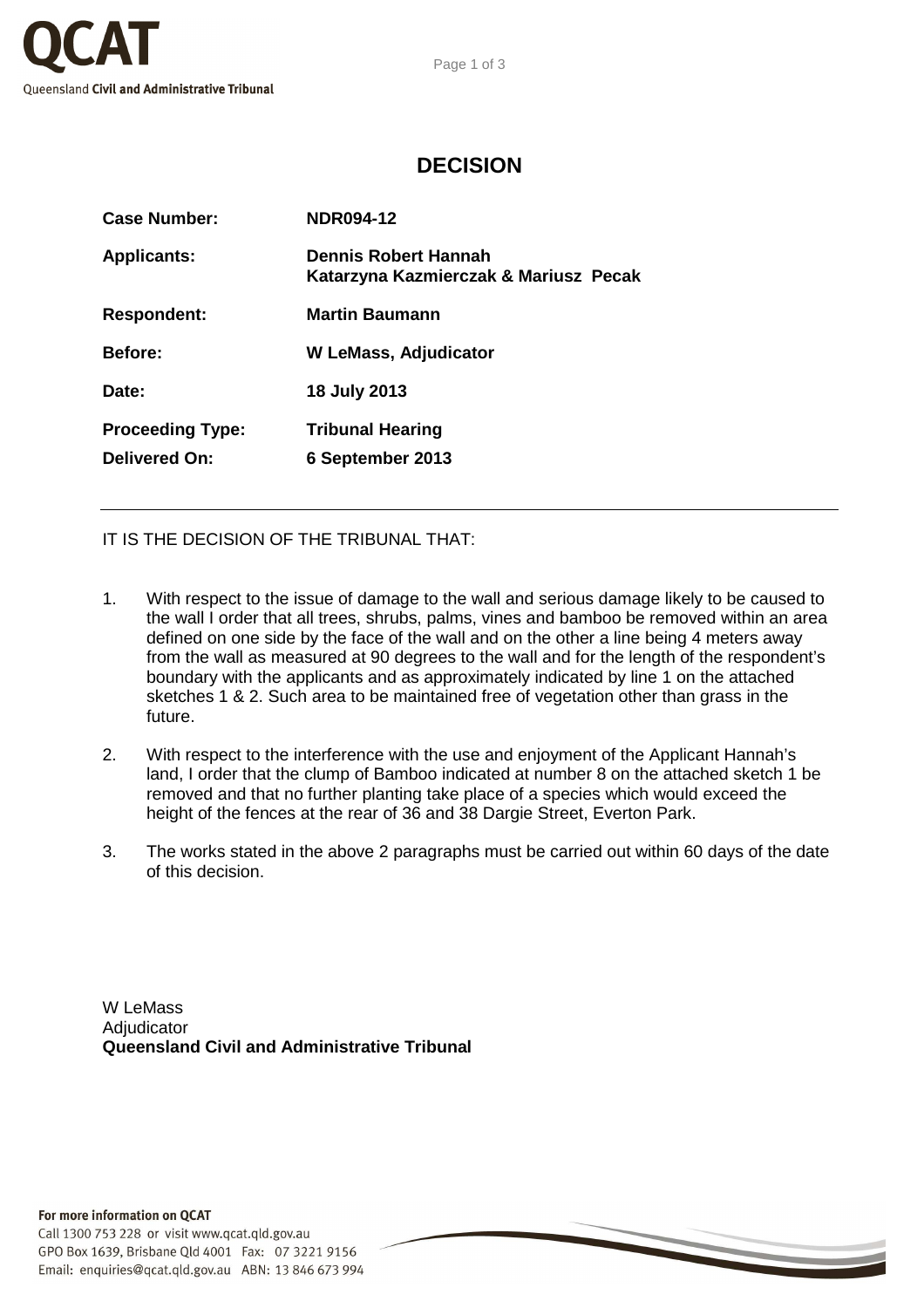Queensland Civil and Administrative Tribunal



## For more information on QCAT

Call 1300 753 228 or visit www.qcat.qld.gov.au GPO Box 1639, Brisbane Qld 4001 Fax: 07 3221 9156 Email: enquiries@qcat.qld.gov.au ABN: 13 846 673 994